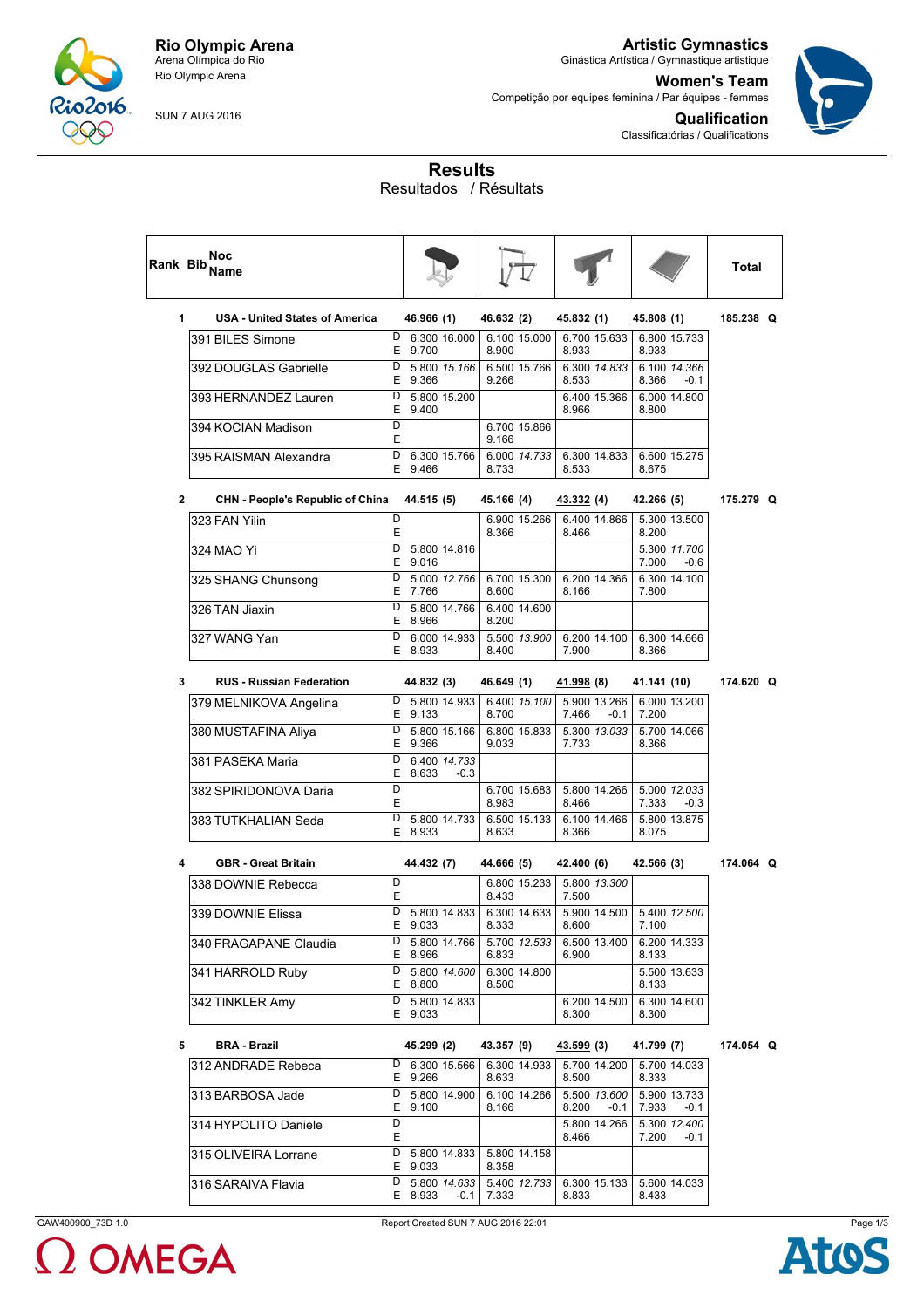

SUN 7 AUG 2016

**Artistic Gymnastics**

**Qualification**

Ginástica Artística / Gymnastique artistique **Women's Team** Competição por equipes feminina / Par équipes - femmes



Classificatórias / Qualifications

**Results**

|                | Noc                                                 |                   |                   |                        |             |              |                |                        |                   |                        |            |  |
|----------------|-----------------------------------------------------|-------------------|-------------------|------------------------|-------------|--------------|----------------|------------------------|-------------------|------------------------|------------|--|
| Rank Bib       | <b>Name</b>                                         |                   |                   |                        |             |              |                |                        |                   |                        | Total      |  |
| 6              | <b>GER - Germany</b>                                |                   | 43.333 (9)        |                        | 45.699 (3)  |              | 42.499 (5)     |                        | <u>41.732</u> (8) |                        | 173.263 Q  |  |
|                | 343 ALT Tabea                                       | D<br>E            | 9.033             | 5.800 14.833           | 8.766       | 5.900 14.666 | 8.233          | 6.000 14.233           |                   |                        |            |  |
|                | 344 BUI Kim                                         | D<br>Ε            |                   |                        | 8.500       | 6.300 14.800 |                |                        | 8.166             | 5.600 13.766           |            |  |
|                | 345 SCHAEFER Pauline                                | D<br>Е            | 9.000             | 5.400 14.400           |             |              | 8.400          | 6.000 14.400           | 8.600             | 5.700 14.300           |            |  |
|                | 346 SCHEDER Sophie                                  | D<br>Е            | 8.966             | 5.000 13.966           | 8.833       | 6.600 15.433 | 7.633          | 5.300 12.933           | 8.166             | 5.100 13.266           |            |  |
|                | 347 SEITZ Elisabeth                                 | D<br>Е            | 9.100             | 5.000 14.100           | 8.866       | 6.600 15.466 | 8.266          | 5.600 13.866           | 8.366             | 5.300 13.666           |            |  |
| $\overline{7}$ | JPN - Japan                                         |                   | <u>44.466</u> (6) |                        | 44.100 (6)  |              | 41.699 (10)    |                        | 42.299 (4)        |                        | 172.564 Q  |  |
|                | 360 MIYAKAWA Sae                                    | D<br>E            | 8.766             | 6.200 14.966           |             |              |                |                        | 7.266             | 6.300 13.266<br>$-0.3$ |            |  |
|                | 361 MURAKAMI Mai                                    | D<br>Е            | 8.900             | 5.800 14.700           | 8.466       | 5.700 14.166 | 8.033          | 5.800 13.833           | 8.366             | 6.200 14.566           |            |  |
|                | 362 SUGIHARA Aiko                                   | D<br>Е            | 9.000             | 5.300 14.300           | 8.500       | 5.900 14.400 | 8.333          | 5.800 14.133           | 8.233             | 5.800 14.033           |            |  |
|                | 363 TERAMOTO Asuka                                  | D<br>Ε            | 8.600             | 6.200 14.800           | 8.800       | 6.100 14.900 | 7.466          | 6.200 13.666           | 8.100             | 5.600 13.700           |            |  |
|                | 364 UCHIYAMA Yuki                                   | D<br>E            |                   |                        | 8.600       | 6.200 14.800 | 8.233          | 5.500 13.733           |                   |                        |            |  |
| 8              |                                                     |                   |                   |                        |             |              |                |                        |                   |                        |            |  |
|                | <b>NED - Netherlands</b><br>367 THORSDOTTIR Eythora | D                 | 43.132 (10)       | 5.800 14.900           | 43.866 (7)  | 5.900 14.733 | 43.732 (2)     | 5.900 14.300           | 41.199 (9)        | 6.000 13.633           | 171.929 Q  |  |
|                |                                                     | E                 | 9.100             |                        | 8.833       |              | 8.400          |                        | 7.633             |                        |            |  |
|                | 368 VAN GERNER Céline                               | D<br>Ε            | 8.766             | 5.000 13.766           | 8.933       | 5.600 14.533 | 8.300          | 5.600 13.800<br>$-0.1$ | 8.616             | 5.100 13.716           |            |  |
|                | 369 van POL Vera                                    | D<br>Е            | 8.966             | 5.300 14.266           |             |              |                |                        | 8.200             | 5.300 13.500           |            |  |
|                | 370 WEVERS Sanne                                    | D<br>E            |                   |                        | 8.808       | 5.600 14.408 | 8.766          | 6.300 15.066           |                   |                        |            |  |
|                | 371 WEVERS Lieke                                    | D<br>E            | 8.966             | 5.000 13.966           | 8.600       | 6.000 14.600 | 8.466          | 5.900 14.366           | 8.450             | 5.400 13.850           |            |  |
| 9              | <b>CAN - Canada</b>                                 |                   | 44.732 (4)        |                        | 43.499 (8)  |              | 41.565 (11)    |                        | 41.965 (6)        |                        | 171.761 R1 |  |
|                | 317 BLACK Elsabeth                                  | D<br>E            | 8.966             | 5.800 14.766           | 8.200       | 6.300 14.500 | 7.466          | 6.100 13.566           | 8.333             | 5.800 14.133           |            |  |
|                | 318 OLSEN Shallon                                   | D<br>Е            | 9.000             | 6.300 15.300           |             |              |                |                        | 7.766             | 6.100 13.866           |            |  |
|                | 319 ONYSHKO Isabela                                 | D.<br>E           | 9.000             | 5.000 14.000           | 8.633       | 6.100 14.733 | 8.033          | 6.500 14.533           | 8.166             | 5.800 13.966           |            |  |
|                | 320 ROGERS Brittany                                 | D<br>Е            | 8.866             | 5.800 14.666           | 7.966       | 6.300 14.266 | 8.066          | 5.400 13.466           |                   |                        |            |  |
|                | 321 WOO Rose                                        | D<br>E            |                   |                        |             | 5.500 13.733 |                | 5.800 13.233           | 8.166             | 5.400 13.566           |            |  |
| 10             |                                                     |                   |                   |                        | 8.233       |              | 7.433          |                        |                   |                        |            |  |
|                | ITA - Italy                                         |                   | 43.366 (8)        |                        | 42.266 (12) |              | 40.332 (12)    |                        | 43.432 (2)        |                        | 169.396    |  |
|                | 354 FASANA Erika                                    | D                 |                   |                        |             | 5.900 14.200 |                | 5.800 12.933           |                   | 6.100 14.333           |            |  |
|                | 355 FERLITO Carlotta                                | Ε<br>$\mathsf{D}$ |                   | 5.800 14.300           | 8.300       | 5.600 14.033 | 7.133          | 5.900 13.233           | 8.233             | 5.500 14.033           |            |  |
|                | 356 FERRARI Vanessa                                 | D.                | $E$   8.600       | $-0.1$<br>5.800 14.533 | 8.433       | 5.800 13.866 | 7.333          | 4.900 12.000           | 8.533             | 6.200 14.866           |            |  |
|                | 357 MENEGHINI Elisa                                 | ΕI<br>D<br>E.     | 8.733<br>8.866    | 5.300 14.166           | 8.066       |              | 7.100<br>8.466 | 5.700 14.166           | 8.666<br>8.633    | 5.600 14.233           |            |  |